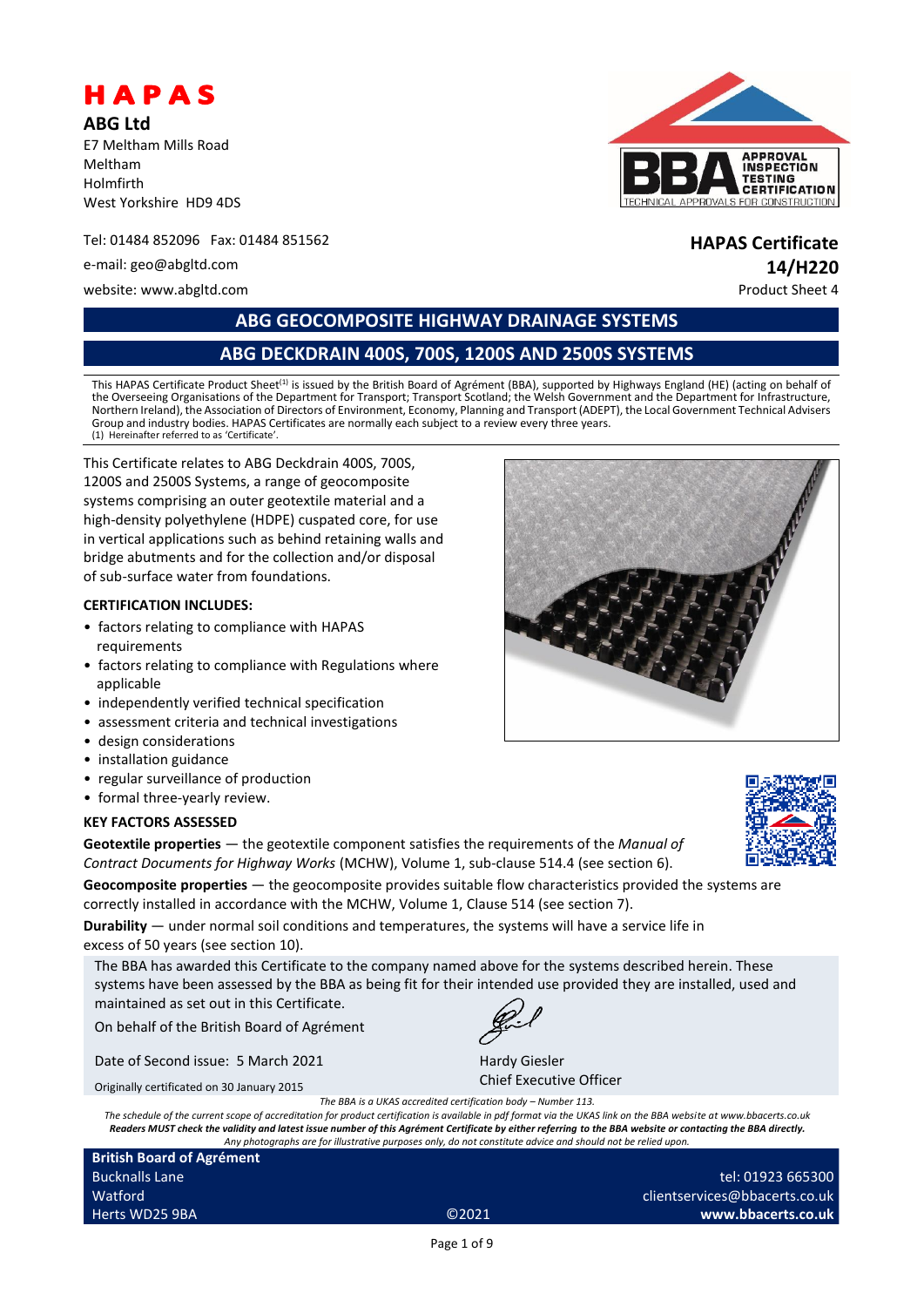#### **Requirements**

In the opinion of the BBA, ABG Deckdrain 400S, 700S, 1200S and 2500S Systems, when used in accordance with the provisions of this Certificate, will meet or contribute to meeting the requirements of the *Manual of Contract Documents for Highway Works* (MCHW) (1), Volume 1, Series 500, Clause 514.

Further information and guidance is given in the MCHW, Volumes 2 and 3 (Drawing B and F series), and the *Design Manual for Roads and Bridges* (DMRB), CG 501.

Additional site requirements may be included on particular contracts, and in general will be given in Appendix 5/4 of these contract documents.

(1) The MCHW is operated by the Overseeing Organisations: Highways England (HE), Transport Scotland, the Welsh Government and the Department for Infrastructure (Northern Ireland).

#### **Regulations**

# **Construction (Design and Management) Regulations 2015 Construction (Design and Management) Regulations (Northern Ireland) 2016**

Information in this Certificate may assist the client, designer (including Principal Designer) and contractor (including Principal Contractor) to address their obligations under these Regulations.

See section: 3 *Delivery and site handling* of this Certificate.

#### **Additional Information**

#### **CE marking**

The Certificate holder has taken the responsibility of CE marking the systems in accordance with harmonised European Standard BS EN 13252 : 2016.

The manufacturer has taken the responsibility of CE marking the geotextile in accordance with harmonised European Standard BS EN 13252 : 2016.

### **Technical Specification**

#### **1 Description**

1.1 ABG Deckdrain 400S, 700S, 1200S and 2500S Systems comprise a range of geocomposites (see Table 1) consisting of a single cuspated HDPE core with a non-woven geotextile filter bonded to one side (see Figure 1). The HDPE cuspated core component allows the water to flow in all directions.

#### *Table 1 Deckdrain range*

| Type  | Description                                                                                                                                                                         |
|-------|-------------------------------------------------------------------------------------------------------------------------------------------------------------------------------------|
| 400S  | A 0.4 mm thick, 420 g·m <sup>-2</sup> membrane formed into a single cuspated (4 mm dimple height) HDPE core<br>with ST170 geotextile bonded to the dimpled side of the core only    |
| 700S  | A 0.7 mm thick, 700 g·m <sup>-2</sup> membrane formed into a single cuspated (7 mm dimple height) HDPE core<br>with ST170 geotextile bonded to the dimpled side of the core only    |
| 1200S | A 0.9 mm thick 900 g·m <sup>-2</sup> membrane incorporating a single cuspated (12 mm dimple height) HDPE core<br>with ST170 geotextile bonded to the dimpled side of the core only  |
| 2500S | A 1.5 mm thick 1500 g·m <sup>-2</sup> membrane incorporating a single cuspated (25 mm dimple height) HDPE core<br>with ST170 geotextile bonded to the dimpled side of the core only |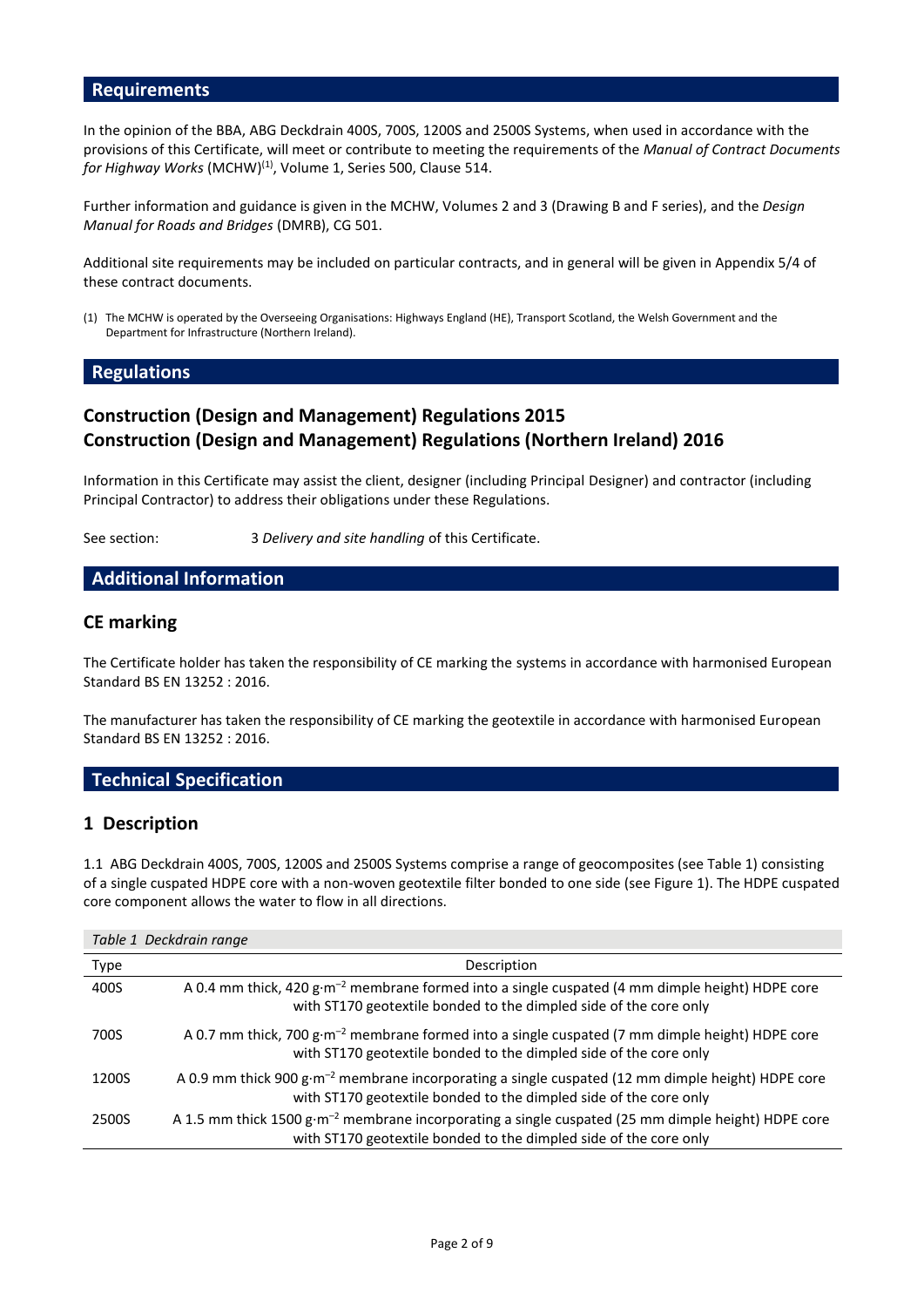

1.2 The geocomposite is available in standard widths<sup>(1)</sup> of 1.1 and 2.2 m, and lengths of 50 and 25 m respectively.

(1) Other sizes may be manufactured to order.

1.3 The integral geotextile component is 1.1 mm thick (at 2 kPa) non-woven filtration material (ST 170).

1.4 The specific pipes used with ABG Deckdrain 400S, 700S, 1200S and 2500S Systems are outside the scope of this Certificate. However, the specification of such pipes is described as: pipes to be perforated or porous or slit in accordance with the requirements of the MCHW, Volume 1, sub-clause 514.7.

1.5 Details of other components used with the systems, but outside the scope of this Certificate, are:

- backfill and surround material to pipe granular material to a suitable specification compatible with the systems type flow rate and CE marked to BS EN 13242 : 2013, and must comply with the requirements of the MCHW, Volume 1, sub-clause 514.9
- ABG Jointing Tape for sealing joints and edges of geotextile material together
- ABG Stikpins providing temporary support on vertical applications
- angle profile.

# **2 Manufacture**

2.1 The ST 170 component is a non-woven geotextile fabric comprising 100% virgin high tenacity polypropylene material mechanically bonded by needle-punching.

2.2 The cuspated core component is extruded from HDPE.

2.3 During manufacture, the single cuspated core and the geotextile are bonded using hot-melt adhesive to the dimple side only.

2.4 As part of the assessment and ongoing surveillance of product quality, the BBA has:

- agreed with the manufacturer the quality control procedures and product testing to be undertaken
- assessed and agreed the quality control operated over batches of incoming materials
- monitored the production process and verified that it is in accordance with the documented process
- evaluated the process for management of nonconformities
- checked that equipment has been properly tested and calibrated
- undertaken to carry out the above measures on a regular basis through a surveillance process, to verify that the specifications and quality control being operated by the manufacturer are being maintained.

2.5 The management System of ABG Ltd has been assessed and registered as meeting the requirements of BS EN ISO 9001 : 2015 by ISOQAR (Certificate 570-QMS-001).

# **3 Delivery and site handling**

3.1 The geocomposite is delivered to site in rolls wrapped in polythene for protection and bearing a label including the manufacturer's name, product details, batch number and the BBA logo incorporating the number of this Certificate. In addition, information associated with the identification of the system is supplied by the Certificate holder in accordance with the MCHW, Volume 1, sub-clause 514.12.

3.2 When handling, rolls must be carried or rolled to avoid dragging as this will damage the geoxtile material.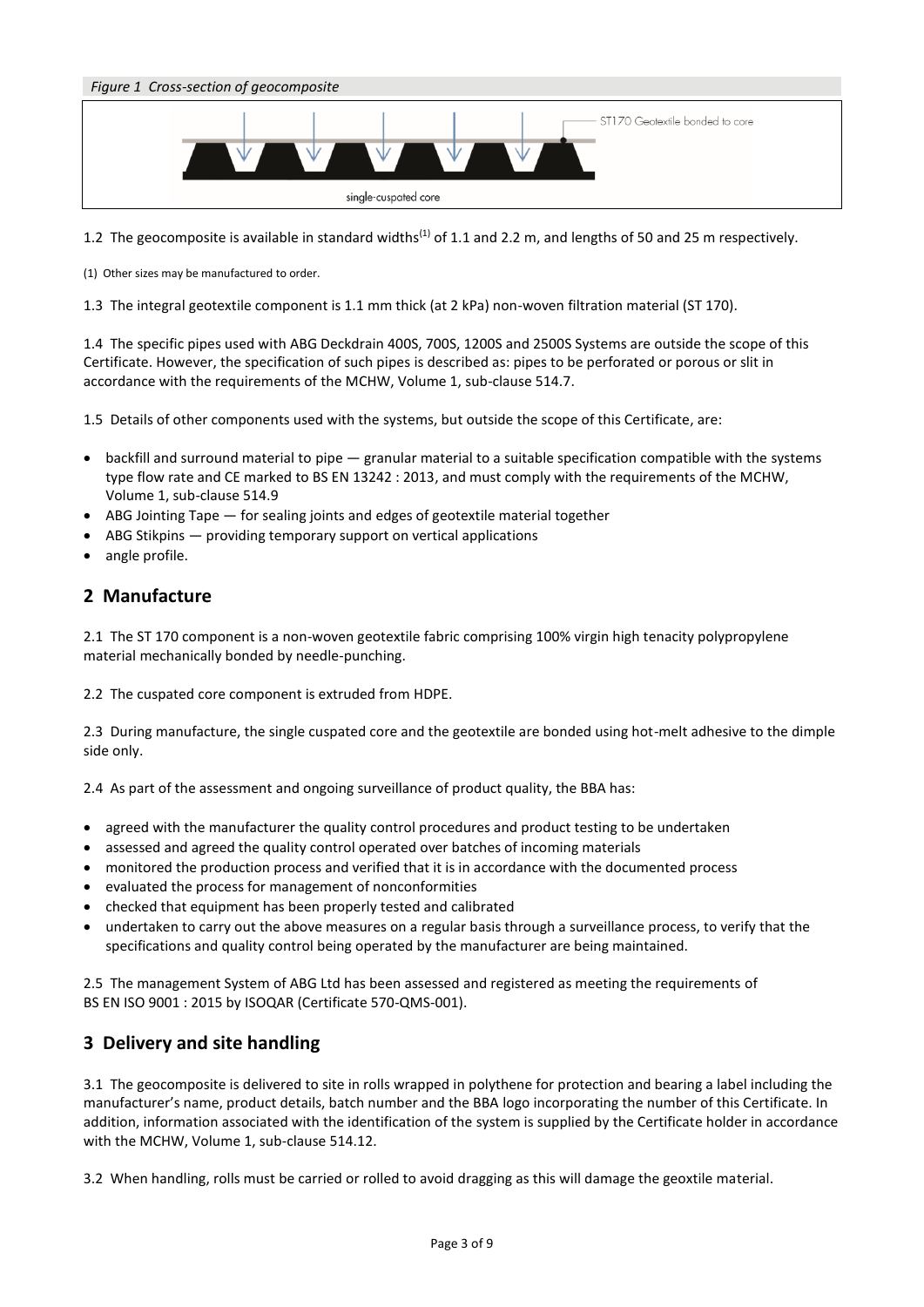3.3 The geocomposite must be stored on a clean, level surface and protected from direct heat and/or sunlight. The polythene wrapper must not be removed until immediately before installation.

#### **Assessment and Technical Investigations**

The following is a summary of the assessment and technical investigations carried out on ABG Deckdrain 400S, 700S, 1200S and 2500S Systems.

#### **Design Considerations**

### **4 General**

4.1 ABG Deckdrain 400S, 700S, 1200S and 2500S Systems, when installed in accordance with the requirements of the MCHW, Volume 1, sub-clause 514.11, the Certificate holder's instructions and the relevant parts of this Certificate are satisfactory as a drainage layer for use in a vertical plane behind retaining walls and bridge abutments for the conveyance of infiltration water from surrounding substrate.

4.2 The systems components are made from materials resistant to the adverse effects of short-term exposure to UV light. They are also resistant to degradation by acids, alkalis and other common chemicals and the effects of bacteria, fungi and mould found in soil or highway construction materials.

4.3 In the event of accidental exposure to chemicals (including spillage of oil, petrol and diesel), the installed systems must be examined and assessed for possible damage. If necessary, the geotextile should be replaced.

# **5 Practicability of installation**

The systems are designed to be installed by a competent highways contractor, experienced with these types of systems.

### **6 Geotextile properties**

The ST 170 geotextile meets the requirements of the MCHW, Volume 1, sub-clause 514.4 (i), (ii), (iii), (iv), (v) and (vi). The geotextile characteristics are given in Table 2 of this Certificate.

| Table 2 Geotextile nominal characteristics                             |                        |                                                 |                                                               |  |
|------------------------------------------------------------------------|------------------------|-------------------------------------------------|---------------------------------------------------------------|--|
| <b>Tests</b>                                                           | <b>Test Standard</b>   | Declared values<br>(tolerance)                  | Requirement <sup>(1)</sup><br>(MCHW, Volume 1,<br>clause 514) |  |
| Tensile strength $(kN·m-1)$                                            | <b>BS EN ISO 10319</b> | $MD(2) 14.4 (-1.4)$<br>$CD^{(2)}$ 15.5 (-1.5)   | >5.0                                                          |  |
| Elongation at maximum load (%)                                         | <b>BS EN ISO 10319</b> | $MD(2) 65 (\pm13)$<br>$CD^{(2)}$ 70 ( $\pm$ 14) | $>10$                                                         |  |
| Mean opening size $0_{90}$ ( $\mu$ m)                                  | <b>BS EN ISO 12956</b> | 70(.120)                                        | (see note 3)                                                  |  |
| Resistance to static puncture (N)                                      | <b>BS EN ISO 12236</b> | 2200 (-220)                                     | >1200                                                         |  |
| Dynamic perforation (Cone drop test) (mm)                              | <b>BS EN ISO 13433</b> | $24 (+3)$                                       | $<$ 40                                                        |  |
| Water permeability normal to the plane $(l \cdot m^{-2} \cdot s^{-1})$ | <b>BS EN ISO 11058</b> | $75(-15)$                                       | (see note 1)                                                  |  |
| Breakthrough head (mm)                                                 | BS 6903-3 $(3)$        | 2                                               | $50$                                                          |  |

(1) MCHW, Volume 1, Clause 514 requires the compiler of the site-specific specification to state the required value in Appendix 5/4.

(2) Machine direction (MD) along the roll length, Cross Machine Direction across the width (CD).

(3) Refer to the MCHW, Volume 1, Cause 514, Section 4 (vi) and Volume 2, Clause NG 514, Section 1.

# **7 Geocomposite properties**

ABG Deckdrain 400S, 700S, 1200S and 2500S Systems satisfy the requirements of the MCHW, Volume 1, sub-clause 514.5 (i), (ii) and (iii). The declared performance/test results in relation to the characteristics of the geocomposite are given in Table 3 of this Certificate.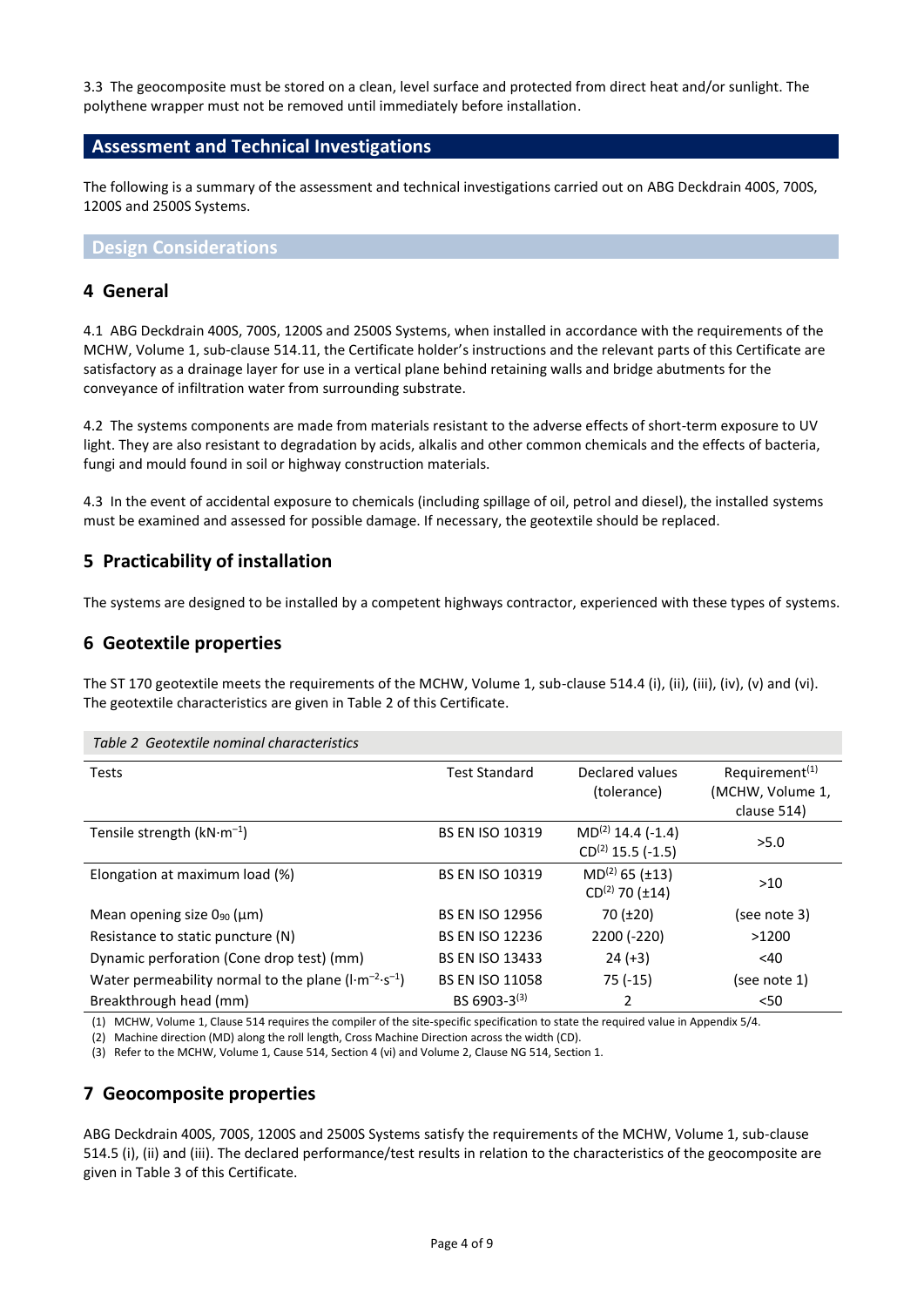|  | Table 3 Geocomposite nominal characteristics |  |  |
|--|----------------------------------------------|--|--|
|--|----------------------------------------------|--|--|

| Test                                          | <b>Test</b>            | System type    |                   |                   |                   |
|-----------------------------------------------|------------------------|----------------|-------------------|-------------------|-------------------|
|                                               | <b>Standards</b>       | 400S           | 700S              | 1200S             | 2500S             |
| Tensile strength $(kN·m-1)$                   | <b>BS EN ISO 10319</b> |                |                   |                   |                   |
| <b>MD</b>                                     |                        | $14.4(-1.4)$   | $14.4(-1.4)$      | $14.4(-1.4)$      | $14.4(-1.4)$      |
| <b>CD</b>                                     |                        | $15.5(-1.5)$   | $15.5(-1.5)$      | $15.5(-1.5)$      | $15.5(-1.5)$      |
| Elongation (%)                                | <b>BS EN ISO 10319</b> |                |                   |                   |                   |
| <b>MD</b>                                     |                        | 65 ( $\pm$ 13) | 65 ( $\pm$ 13) 70 | 65 ( $\pm$ 13) 70 | 65 ( $\pm$ 13) 70 |
| <b>CD</b>                                     |                        | $70 (\pm 14)$  | $(\pm 14)$        | $(\pm 14)$        | $(\pm 14)$        |
| Static Puncture Resistance (kN)               | <b>BS EN ISO 12236</b> | $2.60(-0.5)$   | $2.85(-0.6)$      | $2.75(-0.6)$      | $3.6(-0.7)$       |
| In-plane flow $(l \cdot m^{-1} \cdot s^{-1})$ | <b>BS EN ISO 12958</b> |                |                   |                   |                   |
| At 20 kPa, Hydraulic gradient 0.1             |                        | 0.20           | 0.67              | 1.25              | 3.7               |
| At 20 kPa, Hydraulic gradient 1.0             |                        | 0.90           | 2.40              | 4.25              | 11.5              |
| At 50 kPa, Hydraulic gradient 0.1             |                        | 0.18           |                   |                   | 3.4               |
| At 50 kPa, Hydraulic gradient 1.0             |                        | 0.65           |                   |                   | 10.0              |
| At 100 kPa, Hydraulic gradient 0.1            |                        | 0.15           | 0.53              | 0.85              | 3.0               |
| At 100 kPa, Hydraulic gradient 1.0            |                        | 0.70           | 1.95              | 3.20              | 8.5               |
| At 200 kPa, Hydraulic gradient 0.1            |                        | 0.12           | 0.57              | 0.45              | 1.75              |
| At 200 kPa, Hydraulic gradient 1.0            |                        | 0.55           | 1.45              | 1.75              | 5.0               |
| Long-term in-plane flow $(1)$                 |                        |                |                   |                   |                   |
| applicable where the maximum                  |                        | 0.43(0.10)     | 1.45(0.37)        | 1.75(0.57)        | 5.0(1.75)         |
| normal to the plane load 100 kPa at           |                        |                |                   |                   |                   |
| hydraulic gradient 1.0 (0.1)                  |                        |                |                   |                   |                   |
| Durability resistance to                      |                        |                |                   |                   |                   |
| weathering                                    |                        | Satisfactory   | Satisfactory      | Satisfactory      | Satisfactory      |
| chemical ageing                               |                        | Satisfactory   | Satisfactory      | Satisfactory      | Satisfactory      |
| microbiological degradation                   |                        | Satisfactory   | Satisfactory      | Satisfactory      | Satisfactory      |

(1) The long-term flow assessed by the BBA based on test data provided.

#### **8 Joints**

8.1 The jointing of the systems must comply with the requirements of the MCHW, Volume 1, sub-clause 514.6 and must be formed to prevent the ingress of soil particles or other extraneous material into the drain. Any exposed edges must be protected from the ingress of soil by a geotextile wrapping with a minimum overlap of 150 mm.

8.2 The systems should be jointed into pipe systems or chambers for inflow and outflow purposes.

# **9 Maintenance**

9.1 Pipe systems connected to ABG Deckdrain 400S, 700S, 1200S and 2500S Systems require regular clearing/cleaning of the pipe by rodding or jetting.

9.2 ABG Deckdrain geocomposite is confined within a soil structure and therefore, does not require maintenance.

# **10 Durability**

10.1 The systems are durable and sufficiently robust to resist the mechanical stresses imposed during installation and the service life. Under normal conditions of use (eg in soils with pH 4 to 9 at 25°C), the geocomposite will provide an effective barrier to the transmission of salts, liquid water and water vapour for a service life in excess of 50 years.

10.2 Where the systems are used in soils which could potentially be aggressive (ie outside the pH range indicated in section 10.1), guidance from the Certificate holder must be sought.

# **11 Reuse and recyclability**

The system contains core and geotextile made of HDPE and polypropylene respectively, which can be recycled.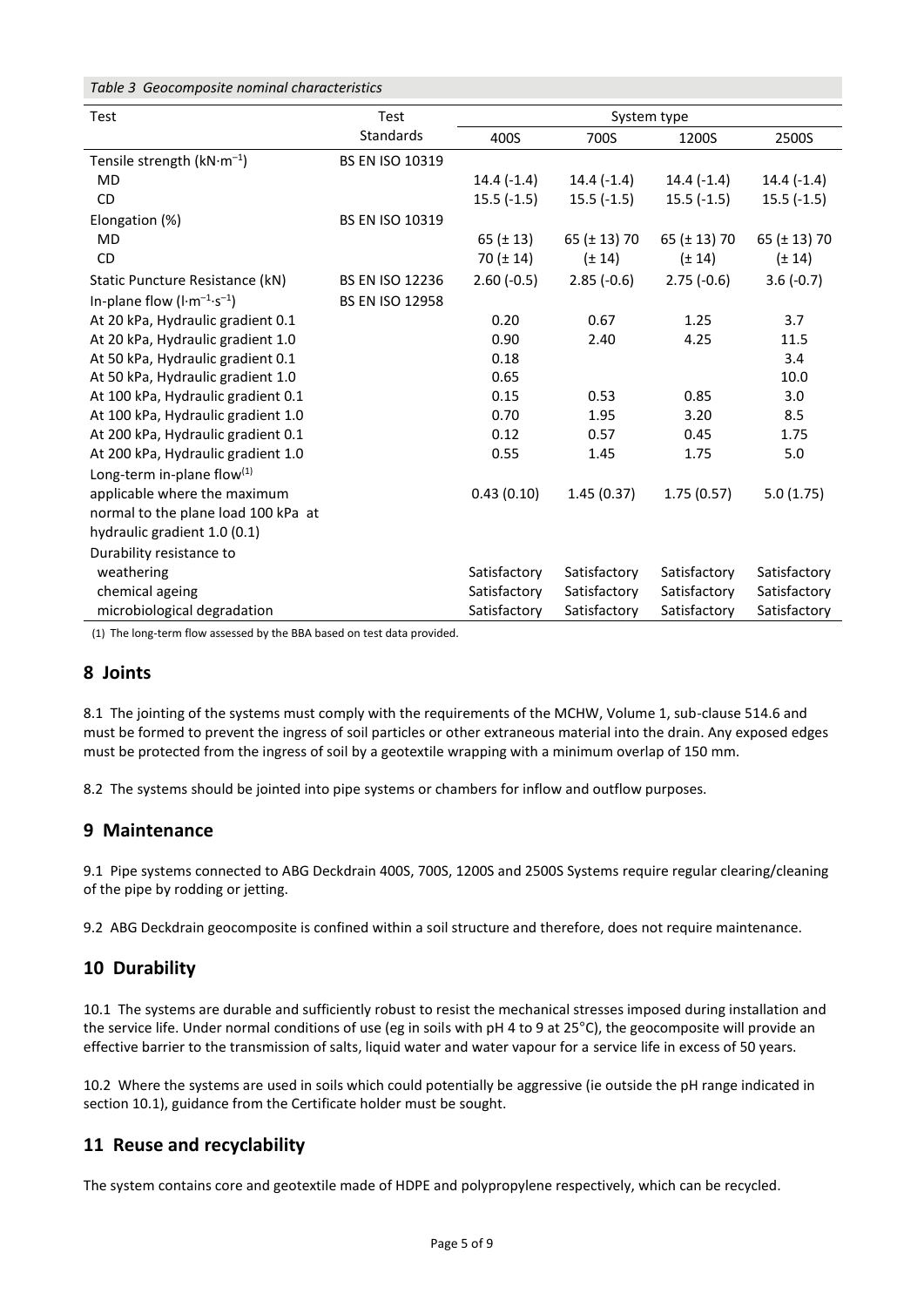# **12 General**

12.1 The ABG Deckdrain 400S, 700S, 1200S and 2500S Systems must be installed in accordance with the Certificate holder's instructions.

12.2 Although the systems are sufficiently robust to resist mechanical stresses imposed during the installation process care must be taken to ensure damage is avoided.

12.3 The systems can be cut to size using a sharp knife.

12.4 It is essential that no gaps are left in the installed systems that could allow the soil to enter the core.

12.5 Once unwrapped, the systems must be installed and backfilled within four weeks to prevent damage from ultra violet exposure.

# **13 Procedure**

13.1 The site in which the systems are to be installed must be sufficiently excavated and prepared.

13.2 A perforated pipe is normally used at the base of the wall to collect water from the geocomposite and must be placed as closely as possible and surrounded with filter stone.

13.3 The systems can either be unrolled across the wall structure with the flapped edge at the bottom, or lengthways down the wall structure and cut to length as required. The flat face of the core must be secured against the structure and the geotextile faced cuspated side towards the backfill to ensure efficient water filtration across the geotextile.

13.4 Where the systems are laid against vertical structures in the vertical plane, they can be supported at the top of the wall with ballast (such as sand bags) and at the bottom with filter stone, prior to backfilling. In all situations, the geocomposite can also be supported temporarily using stick pins. Alternatively, pin shot fix or plug drill and fix plugs provide a permanent method of securing the geocomposite to the wall.

13.5 On wider or higher areas of walls, additional lengths of the systems will be required. Jointing is carried out by butting the cores together ensuring the 100 mm geotextile overlapping is located over the joint. The lapped joint is then sealed and held in place using a continuous run of ABG Jointing Tape. Subsequent rows of geotextile can be installed in the same manner with the final row overlapped using a separate geotextile piece to seal the complete installation.

13.6 All cut edges must be sealed using ABG Jointing Tape. It is essential that during the lapping process no gaps are left in the installed system that could allow the soil to enter the core.

13.7 At corners, the systems must be cut and re-sealed. For all ABG Deckdrain systems, the use of an angle profile will ensure a secure installation.

#### **Backfilling**

13.8 Prior to backfilling, the installed systems must be inspected to ensure they have been securely fitted into position and that all joints are completely sealed.

13.9 Backfill material must not contain sharp or large stones that could tear or damage the geocomposite during compaction and is normally SHW class 6 or 7 backfill material. Care must be taken to avoid damaging the geocomposite during the backfilling process.

13.10 The permeability of the backfill material, when compacted, should be at least equal to that of the native soil.

13.11 Where the systems are laid as transverse strips across a wall, backfilling is brought up progressively in layers as subsequent rolls are installed. Compacting equipment can be operated closer without causing damage to the systems.

13.12 Where the systems are laid vertically in upright lengths and adequately secured (see section 12.4), backfilling can proceed in one operation.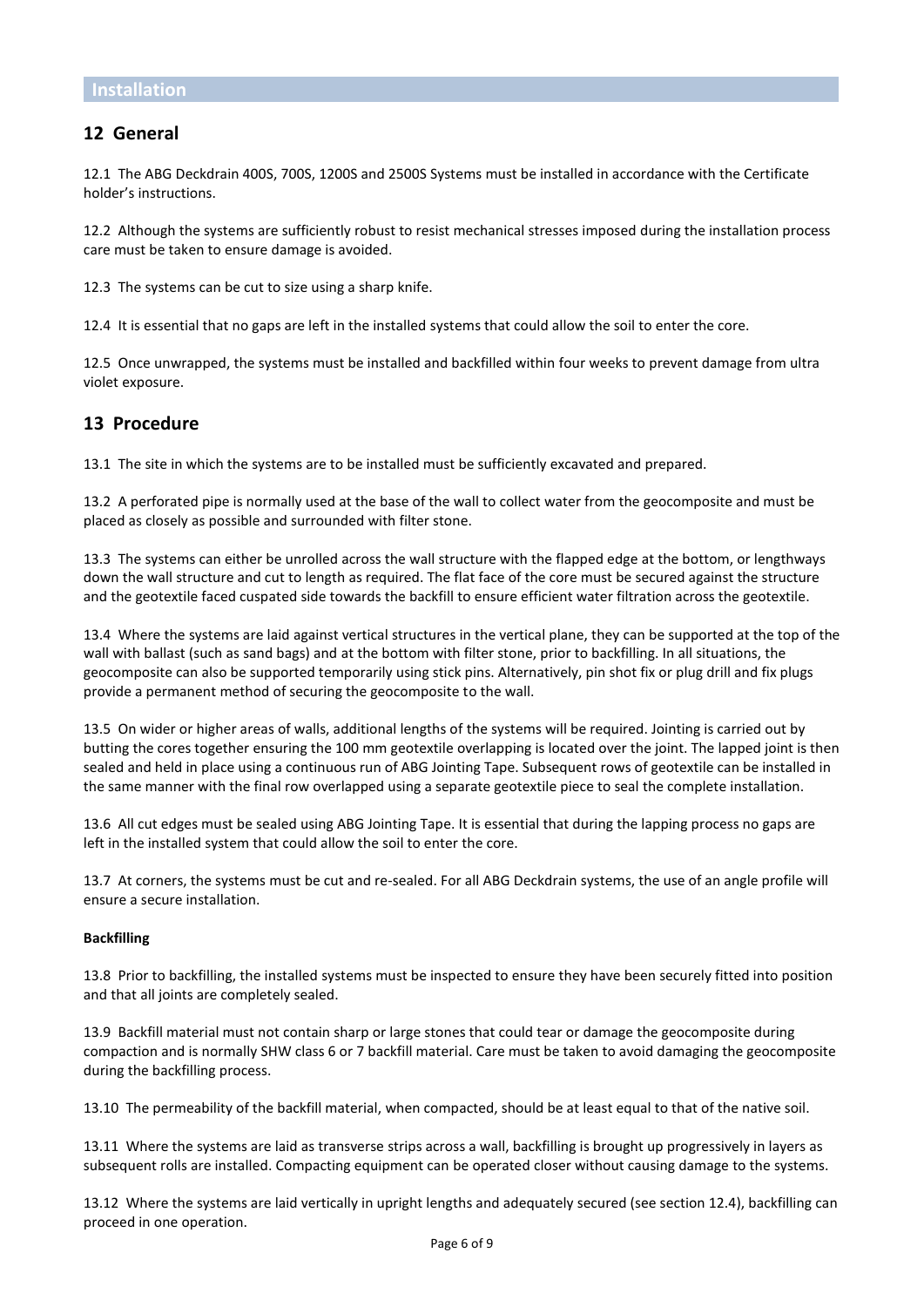#### **Weep holes**

13.13 Where drainage discharge is required via weep holes through a wall, holes should be cut in the core of the system to align with the weep holes. The geotextile should not be cut; if cut it should be patched in accordance with section 14.1.



# **14 Repair**

14.1 In the event that the geotextile component material is damaged either before or after installation, it must be repaired using a patch of new geotextile material taped in position over the hole, using ABG Jointing Tape.

14.2 If the core is damaged, this should be cut out and a new section of the geocomposite must be placed over the damaged area, overlapped by a minimum of 150 mm to prevent soil ingress and taped securely in position using ABG Jointing Tape.

#### **Technical Investigations**

# **15 Tests**

15.1 Test data on the geotextiles were assessed to determine:

- tensile strength and elongation
- puncture resistance
- tear resistance
- pore size
- water flow
- breakthrough head.

15.2 Test data on the composite drain were assessed to determine:

- flow rate through composite
- compression under shear and normal load
- short-term equivalent load
- in-plane flow.

15.3 Test data were assessed in relation to the systems' resistance to:

- the deleterious effects of short-term exposure to UV light
- degradation by acids, alkalis and other common chemicals (including oil, petrol and diesel)
- the effects of bacteria, fungi and moulds found in soil or highway construction materials.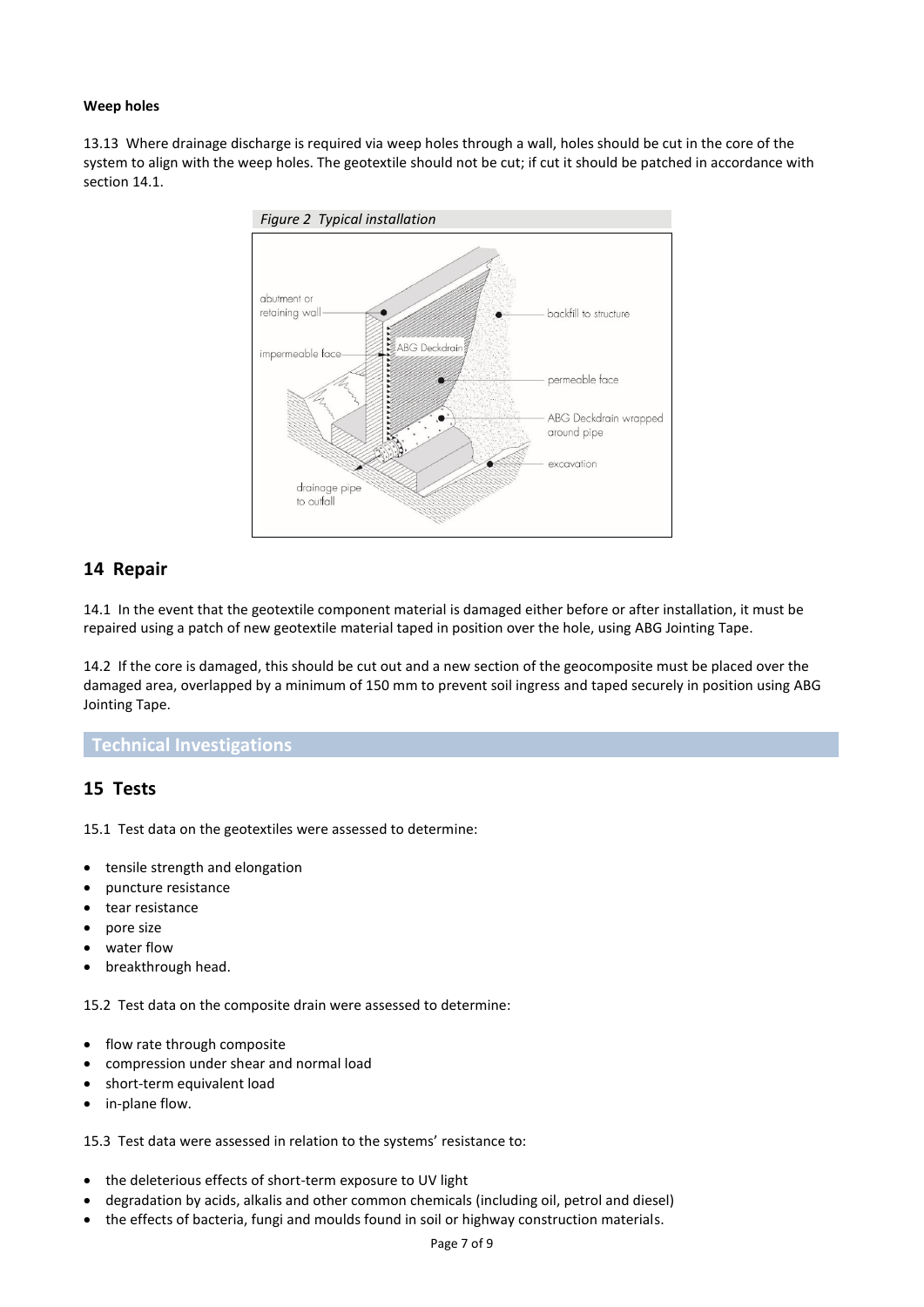# **16 Investigations**

16.1 The manufacturing process was evaluated, including the methods adopted for quality control, and details were obtained of the quality and compositions of the materials used.

16.2 A visit to a site in progress was carried out to assess the practicability of the installation procedures.

#### **Bibliography**

BS 6906-3 : 1989 *Geotextiles — Determination of water flow normal to the plane of the geotextile under a constant head*

BS EN 13242 : 2013 *Aggregates for unbound and hydraulically bound materials for use in civil engineering work and road construction*

BS EN 13252 : 2016 *Geotextiles and geotextile-related products — Characteristics required for use in drainage systems*

BS EN ISO 9001 : 2018 *Quality management systems — Requirements*

BS EN ISO 10319 : 2015 *Geosynthetics — Wide-width tensile test*

BS EN ISO 11058 : 2019 *Geotextiles and geotextile-related products — Determination of water permeability characteristics normal to the plane, without load*

BS EN ISO 12236 : 2006 *Geosynthetics — Static puncture test (CBR test)*

BS EN ISO 12956 : 2010 *Geotextiles and geotextile-related products — Determination of the characteristic opening size*

BS EN ISO 12958 : 2010 *Geotextiles and geotextile-related products — Determination of water flow capacity in their plane*

BS EN ISO 13433 : 2006 *Geosynthetics — Dynamic perforation test (cone drop test)*

Design Manual for Roads and Bridges, CG 501 – Design of highway drainage systems

Manual of Contract Documents for Highway Works, Volume 1 *Specification for Highway Works*

Manual of Contract Documents for Highway Works, Volume 2 *Notes for Guidance on the Specification for Highway Works*

Manual of Contract Documents for Highway Works, Volume 3 *Highway Construction Details*